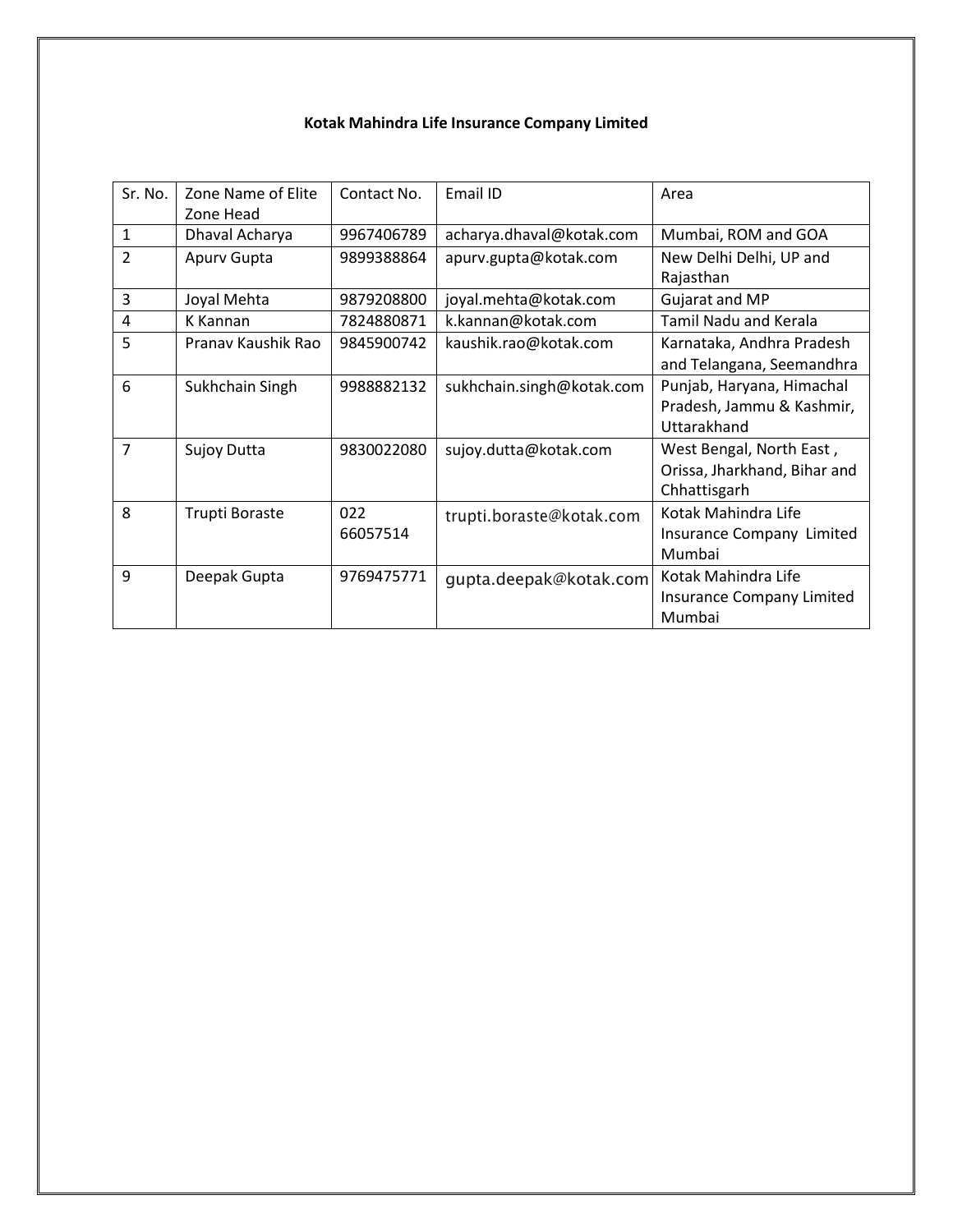|               | ICICI Prudential Life Insurance Co. Ltd. |                       |           |                                               |  |  |  |  |
|---------------|------------------------------------------|-----------------------|-----------|-----------------------------------------------|--|--|--|--|
| Sr. No        | Zone                                     | Name of Zonal Manager | Mobile no | Email id                                      |  |  |  |  |
| 1             | <b>North</b>                             | <b>Mohit Vats</b>     |           | 9910643310 1.mohit@iciciprulife.com           |  |  |  |  |
|               |                                          |                       |           | 1.mohit@iprusales.com                         |  |  |  |  |
| $\mathcal{P}$ | West                                     | Abhimanyu Patil       |           | 7875518916 abhimanyu.patil@iciciprulife.com   |  |  |  |  |
| 3             | South                                    | Paawan Dayaramani     |           | 8827824160 paawan.dayaramani@iciciprulife.com |  |  |  |  |
| 4             | East                                     | Mukesh Kumar          |           | 9999078665 mukesh.kr@iciciprulife.com         |  |  |  |  |
| 5             | Central                                  | Vishal Pradhan        |           | 022-62955609 npsannuity@iciciprulife.com      |  |  |  |  |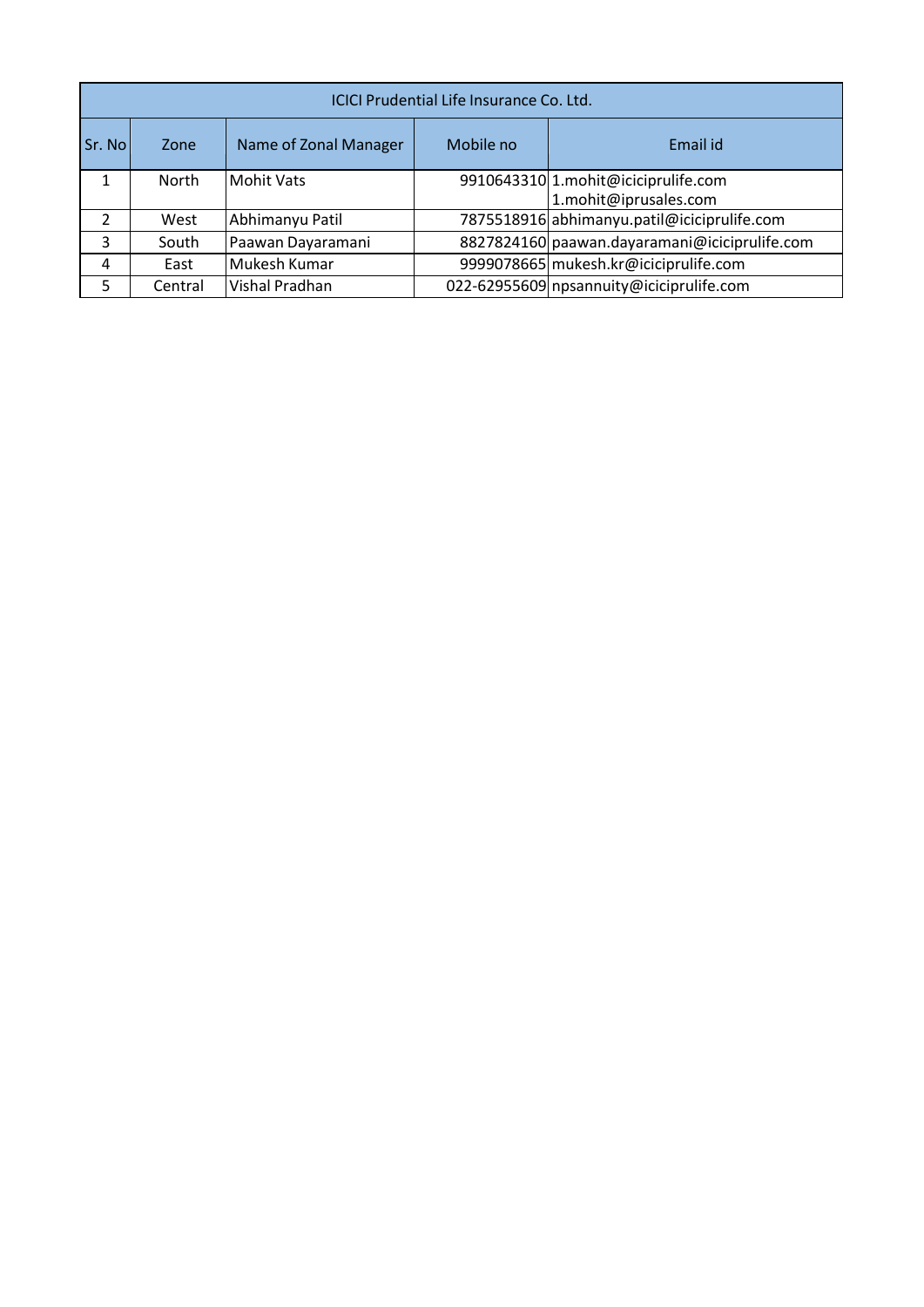|                | LIST OF ALL UNIT INCHARGES - 2018-19 |                            |                     |                             |                       |                                     |                      |                                          |                                  |
|----------------|--------------------------------------|----------------------------|---------------------|-----------------------------|-----------------------|-------------------------------------|----------------------|------------------------------------------|----------------------------------|
|                |                                      |                            |                     |                             |                       | Life Insurance Corporation of India |                      |                                          |                                  |
| SR.<br>NO.     | <b>ZO</b><br><b>NE</b>               | <b>STATE</b>               | <b>UNIT</b>         | <b>NAME</b>                 | <b>DESIGNATION</b>    | LAND LINE NO.                       | <b>MOBILE</b><br>NO. | E MAIL ID                                | Branch Incharge Email ID         |
| 1              | SCZ                                  | Andhra Pradesh             | <b>KADAPA</b>       | Shri T SRINIVASULU          | <b>DEPUTY MANAGER</b> | 08562-258029                        |                      | 9542019699 dm.cuddapah@licindia.com      | <b>ELAZAHMED@LICINDIA.COM</b>    |
| $\overline{2}$ | SCZ                                  | Andhra Pradesh             | Rajamundry          | Shri S Raghu Kumar          | <b>DEPUTY MANAGER</b> | 0883 2468286                        |                      | 9490302829 dm.rajahmundry@licindia.com   | aghukumar.s@licindia.com         |
| 3              | SCZ                                  | Andhra Pradesh             | VISHAKHAPATNAM      | Shri M Sudhakar             | <b>DEPUTY MANAGER</b> | 0891-2558253                        |                      | 9492126069 dm.visakhapatnam@licindia.com | pvas.sreekrishna@licindia.com    |
| $\overline{4}$ | SCZ                                  | Andhra Pradesh             | <b>NELLORE</b>      | Shri B.MANEPPA              | <b>DEPUTY MANAGER</b> | 080 22966813                        | 9440361369           | dm.nellore@licindia.com                  | b.maneppa@licindia.com           |
| 5              | SCZ                                  | Andhra Pradesh             | VIJAYAWADA          | Shri K. JAYA RAJU           | <b>DEPUTY MANAGER</b> | 0866 2483554                        |                      | 9440952738 dm.vijayawada@licindia.com    | k.jayaraju@licindia.com          |
| 6              | EZ                                   | ASSAM                      | Bongaigaon          | Shri SUJOY JOARDAR          | <b>DEPUTY MANAGER</b> | 03664-228831                        |                      | 9435003880 dm.bongaigaon@licindia.com    |                                  |
| $\overline{7}$ | EZ                                   | ASSAM                      | Jorhat              | Shri N. AIENLA JAMIR        | <b>DEPUTY MANAGER</b> | 0376-2360000                        |                      | 9862565327 dm.jorhat@licindia.com        | a.jamir@licindia.com             |
| 8              | EZ                                   | <b>ASSAM</b>               | <b>GUWAHATI</b>     | Shri BIBEKANANDA SARKAR     | <b>DEPUTY MANAGER</b> |                                     |                      | 9402168499 dm.guwahati@licindia.com      |                                  |
| 9              | EZ                                   | <b>ASSAM</b>               | <b>SILCHAR</b>      | Shri K.RANJIT SINGH         | <b>DEPUTY MANAGER</b> | 03842-240976                        |                      | 9401824943 dm.silchar@licindia.com       |                                  |
| 10             | ECZ                                  | <b>BIHAR</b>               | <b>BEGUSARAI</b>    | Shri Paulus Minz            | <b>DEPUTY MANAGER</b> | 06243-245749                        |                      | 9572048941 dm.begusarai@licindia.com     |                                  |
| 11             | ECZ                                  | <b>BIHAR</b>               | <b>BHERAMPUR</b>    | Shri J G reddy              | <b>DEPUTY MANAGER</b> | 0680-2291576                        |                      | 9438551653 dm.berhampur@licindia.com     |                                  |
| 12             | ECZ                                  | <b>BIHAR</b>               | <b>BHAGALPUR</b>    | Shri Rajesh Narayan         | <b>DEPUTY MANAGER</b> | 0641-2322029                        |                      | 9431418354 dm.bhagalpur@licindia.com     | narayan@licindia.com             |
| 13             | ECZ                                  | <b>BIHAR</b>               | <b>MUZAFFAPUR</b>   | Shri Ravi Shankar Choudhary | DEPUTY MANAGER        | 0621-2903608                        |                      | 9430260745 dm.muzaffarpur@licindia.com   |                                  |
| 14             | ECZ                                  | <b>BIHAR</b>               | PATNA-I             | Shri Pradeep Kr.Choudhary   | <b>DEPUTY MANAGER</b> | 0612-2332048                        | 9386597498           | dm.patna@licindia.com                    |                                  |
| 15             | ECZ                                  | <b>BIHAR</b>               | Patna-II            | Shri Abhishek Kumar         | <b>DEPUTY MANAGER</b> | 0612-2232509                        |                      | 9386454663 dm.patna2@licindia.com        |                                  |
| 16             | CZ                                   | <b>CHATTISGARH</b>         | Bilaspur            | Shri Shaukat Iqbal          | <b>DEPUTY MANAGER</b> | 07752-261187                        |                      | 7000880997 dm.bilaspur@licindia.com      |                                  |
| 73             | CZ                                   | <b>CHATTISGARH</b>         | Raipur              | Shri T C Goyal              | <b>DEPUTY MANAGER</b> | 0771-2583053                        |                      | 9893217257 dm.raipur@licindia.com        |                                  |
| 17             | ΝZ                                   | DELHI                      | Delhi-l             | Shri R.N.BHARDWAJ           | <b>DEPUTY MANAGER</b> | 011-28844114                        |                      | 9811098416 dm.delhi-do1@licindia.com     | inil.kumar7@licindia.com         |
| 18             | NZ                                   | <b>DELHI</b>               | Delhi-II            | Shri S.S.SACHDEVA           | <b>DEPUTY MANAGER</b> | 011-22523050                        |                      | 9811202859 dm.delhi-do2@licindia.com     | hamsunder.sachdeva@licindia.com  |
| 19             | <b>NZ</b>                            | <b>DELHI</b>               | Delhi-II            | Shri Vipin Chand Joshi      | <b>DEPUTY MANAGER</b> | 011-22523050                        | 9958637890           | dm.delhi-do2@licindia.com                |                                  |
| 20             | ΝZ                                   | DELHI                      | Delhi-III           | Shri AMAR SINGH MEENA       | <b>DEPUTY MANAGER</b> | 011-25623054                        |                      | 9350588792 dm.delhi-do3@licindia.com     | inghmeena.amar@licindia.com      |
| 21             | WZ                                   | GOA                        | Goa                 | Shri N Bam                  | <b>DEPUTY MANAGER</b> | 0832 2437825                        |                      | 9764007896 dm.goa@licindia.com           |                                  |
| 22             | WZ                                   | <b>GUJARAT</b>             | Ahmedabad           | Shri Nimsh Desai            | <b>DEPUTY MANAGER</b> | 079 25500133                        | 9428593445           | dm.ahmedabad@licindia.com                | nimesh.desai@licindia.com        |
| 23             | <b>WZ</b>                            | <b>GUJARAT</b>             | Bhavnagar           | Shri B DAMOR                | <b>DEPUTY MANAGER</b> | 0278 2515153                        | 9429349489           | dm.bhavnagar@licindia.com                |                                  |
| 24             | WZ                                   | <b>GUJARAT</b>             | Gandhinagar         | Shri B B Gangadiya          | <b>DEPUTY MANAGER</b> | 079 2321 3163                       |                      | 9898056032 dm.gandhinagar@licindia.com   |                                  |
| 25             | WZ                                   | <b>GUJARAT</b>             | Nadiad              | Shri N Mehata               | <b>DEPUTY MANAGER</b> | 0268 2557128                        |                      | 9426627797 dm.nadiad@licindia.com        |                                  |
| 26             | WZ                                   | <b>GUJARAT</b>             | Rajkot              | Shri Prakash Ramnani        | <b>DEPUTY MANAGER</b> | 0281 2468213                        | 9428249400           | dm.rajkot@licindia.com                   |                                  |
| 27             | WZ                                   | <b>GUJARAT</b>             | Surat               | Shri Chandrakant T Paneria  | <b>DEPUTY MANAGER</b> | 0261 2421020                        | 9099336876           | dm.surat@licindia.com                    |                                  |
| 28             | WZ                                   | <b>GUJARAT</b>             | Ahmedabad           | MS Hemlata Meghani          | <b>DEPUTY MANAGER</b> | 079 25500133                        | 9099928943           | dm.ahmedabad@licindia.com                |                                  |
| 29             | WZ                                   | <b>GUJARAT</b>             | Vadodara            | MS CHAYYA SHEJWALKAR        | <b>DEPUTY MANAGER</b> | 0265 2306794 / 95 / 96 / 97         | 9825093249           | dm.vadodara@licindia.com                 |                                  |
| 30             | <b>NZ</b>                            | <b>HARYANA</b>             | Faridabad           | Shri D C SHARMA             | <b>DEPUTY MANAGER</b> | 0129-2220553                        | 9810163303           | dmsatl.delhi-do2@licindia.com            | lc.sharma@licindia.com           |
| 31             | ΝZ                                   | <b>HARYANA</b>             | Rohtak              | Shri Devender Kumar         | <b>DEPUTY MANAGER</b> | 01262-228338                        | 9717212975           | dm.rohtak@licindia.com                   | atheeajit.singh@licindia.com     |
| 32             | ΝZ                                   | <b>HARYANA</b>             | Gurgaon             | MS MEENAKSHI KHANNA         | <b>DEPUTY MANAGER</b> | 0124-2386060                        | 9818260344           | dmsatl.delhi-do3@licindia.com            | neenakshi.khanna@licindia.com    |
| 33             | <b>NZ</b>                            | <b>HIMACHAL PRADESH</b>    | Shimla              | Shri BARINDER SINGH Chauhan | <b>DEPUTY MANAGER</b> | 0177-2801213                        | 8054013166           | dm.shimla@licindia.com                   | arinder.singh@licindia.com       |
| 34             | ΝZ                                   | <b>JAMMU &amp; KASHMIR</b> | Jammu               | Shri Ramesh Sahu            | <b>DEPUTY MANAGER</b> | 0191-2473387                        |                      | 9419179186 dm.srinagar@licindia.com      |                                  |
| 35             | ECZ                                  | <b>JHARKHAND</b>           | Dhanbad             | Shri Alok Banerjee          | <b>DEPUTY MANAGER</b> | 0326-2225345                        | 9835734141           | dm.dhanbad@licindia.com                  | alok.banerjee@licindia.com       |
| 36             | ECZ                                  | <b>JHARKHAND</b>           | <b>JAMSHEDPUR</b>   | Shri Amar Nath Jha          | <b>DEPUTY MANAGER</b> | 0657-2320939                        |                      | 9430323387 dm.jamshedpur@licindia.com    |                                  |
| 37             | ECZ                                  | <b>JHARKHAND</b>           | <b>RANCHI</b>       | Shri Sanjay Yashwant Bhatta | <b>DEPUTY MANAGER</b> | 0651-2212742                        |                      | 7839425416 dm.ranchi@licindia.com        |                                  |
| 38             | SCZ                                  | KARNATAKA                  | <b>HUBLI</b>        | Shri SB MALLIGWAD           | <b>DEPUTY MANAGER</b> | 0836 2362844                        | 9845374402           | dm.hubli@licindia.com                    | SAJJAN.MALLIGAWAD@licindia.com   |
| 39             | SCZ                                  | <b>KARNATAKA</b>           | MANGALORE           | Shri BALACHANDRA NAIK       | <b>DEPUTY MANAGER</b> | 0824-2423955/2426255                |                      | 9481705110 dm.mangalore@licindia.com     | b.naikbalachandra@licindia.com   |
| 40             | SCZ                                  | KARNATAKA                  | <b>BELAGAV</b>      | Shri Ashok Belagundi        | <b>DEPUTY MANAGER</b> | 0831 2438855                        | 9480534918           | dm.belgaum@licindia.com                  | vg.hedge@licindia.com            |
| 41             | SCZ                                  | <b>KARNATAKA</b>           | <b>BANGALORE-2</b>  | Shri P.GURAPPA              | <b>DEPUTY MANAGER</b> | 080 22966813                        | 9845656259           | dm.bangalore-do2@licindia.com            | p.gurappa@licindia.com           |
| 42             | SCZ                                  | <b>KARNATAKA</b>           | <b>BANGALORE -2</b> | Shri Arvind Revankar        | Asst. Manager         | 081 22966813                        | 9448304781           | dm.bangalore-do2@licindia.com            | av.revankar@licindia.com         |
| 43             | SCZ                                  | KARNATAKA                  | <b>MYSORE</b>       | Shri Rakesh B.A             | ASST. MANAGER         | 0821 2495004                        | 9448183667           | dm.mysore@licindia.com                   | Ba.Rakesh@licindia.com           |
| 44             | SCZ                                  | <b>KARNATAKA</b>           | DAVANAGERE          | Shri Y H Jogihalli          | ASST. MANAGER         | 08192 234132                        | 9448570631           | dm.davangere@licindia.com                | kp.channappa@licindia.com        |
| 45             | SCZ                                  | KARNATAKA                  | Gulbarga            | Shri R M Prasad             | <b>DEPUTY MANAGER</b> | 08472-243030                        |                      | 8374804747 dm.gulbarga@licindia.com      | R.MALLIKARJUNPRASAD@licindia.com |
| 46             | SCZ                                  | KARNATAKA                  | <b>BANGALORE-1</b>  | MS SUDHA                    | <b>DEPUTY MANAGER</b> | 080 22966685, 22966688              | 9343543179           | dm.bangalore-do1@licindia.com            | VS.Sudha@licindia.com            |
| 47             | <b>SCZ</b>                           | <b>KARNATAKA</b>           | <b>BANGALORE-1</b>  | Shri C S Hegde              | Asst. Manager         | 81 22966685, 22966688               | 9880433358           | dm.bangalore-do1@licindia.com            | h.hegde@licindia.com             |
| 48             | SZ                                   | <b>KERALA</b>              | Ernakulam           | Shri A.G.Raj                | <b>DEPUTY MANAGER</b> | 0484-2374023                        | 9446069910           | dm.ernakulam@licindia.com                | g.raj@licindia.com               |
| 49             | SZ                                   | <b>KERALA</b>              | Kottayam            | Shri AJITH KURIAN           | <b>DEPUTY MANAGER</b> | 0481-2302409                        |                      | 9447028077 dm.kottayam@licindia.com      | kurian.ajith@licindia.com        |
| 50             | <b>SZ</b>                            | KERALA                     | Thiruvananthapuram  | Shri K.Shaji                | DEPUTY MANAGER        | 0471-2315804                        |                      | 9447462086 dm.trivandrum@licindia.com    | c.shaji@licindia.com             |
|                |                                      |                            |                     |                             |                       |                                     |                      |                                          |                                  |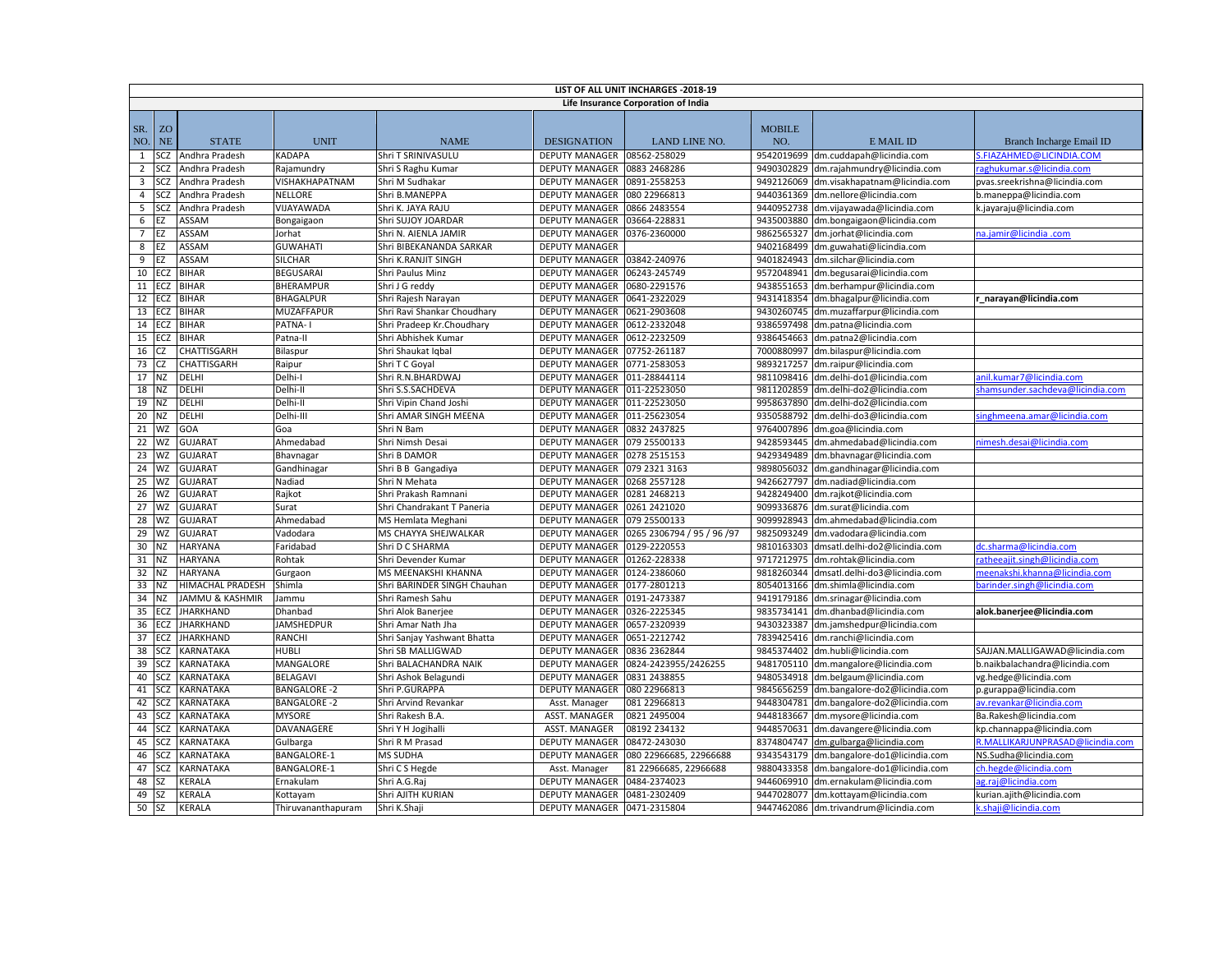|            | LIST OF ALL UNIT INCHARGES - 2018-19 |                    |                      |                                                       |                             |                      |                      |                                  |                                  |  |
|------------|--------------------------------------|--------------------|----------------------|-------------------------------------------------------|-----------------------------|----------------------|----------------------|----------------------------------|----------------------------------|--|
|            | Life Insurance Corporation of India  |                    |                      |                                                       |                             |                      |                      |                                  |                                  |  |
| SR.<br>NO. | Z <sub>O</sub><br><b>NE</b>          | <b>STATE</b>       | <b>UNIT</b>          | <b>NAME</b>                                           | <b>DESIGNATION</b>          | <b>LAND LINE NO.</b> | <b>MOBILE</b><br>NO. | E MAIL ID                        | Branch Incharge Email ID         |  |
| 51 SZ      |                                      | <b>KERALA</b>      |                      | Tiruchirappalli (Trichy) Shri S.VENKATA RAMAKRISHANAN | <b>DEPUTY MANAGER</b>       | 0431-2740051         | 98428 55463          | dm.tirunelveli@licindia.com      | svr.krishnan@licindia.com        |  |
| 52         | <b>SZ</b>                            | <b>KERALA</b>      | Thrissur             | Shri C.SREELATHA                                      | <b>DEPUTY MANAGER</b>       | 0487-2423744         | 9447201246           | dm.thrissur@licindia.com         | c.sreelatha@licindia.com         |  |
| 53         | <b>SZ</b>                            | <b>KERALA</b>      | Kozhikode            | MS C.Marlin Zacharia                                  | <b>DEPUTY MANAGER</b>       | 0495-2724841         | 9447540550           | dm.kozhikode@licindia.com        | .marlinzacharia@licindia.com     |  |
| 54         | WZ                                   | <b>MAHARASHTRA</b> | Amravati             | Shri Milind Bahirat                                   | <b>DEPUTY MANAGER</b>       |                      | 9422949147           | dm.amravati@licindia.com         |                                  |  |
| 55         | WZ                                   | <b>MAHARASHTRA</b> | Aurangabad           | Shri Om Udanshiv                                      | DEPUTY MANAGER              | 0240 2355980         | 9511185575           | dm.aurangabad@licindia.com       |                                  |  |
| 56         | WZ                                   | <b>MAHARASHTRA</b> | Kolhapur             | Shri Yogesh Balase                                    | <b>DEPUTY MANAGER</b>       | 0231 2654286         | 9637445755           | dm.kolhapur@licindia.com         |                                  |  |
| 57         | WZ                                   | <b>MAHARASHTRA</b> | Mumbai-l             | Shri SHITAL KUMAR M JOSHI                             | <b>DEPUTY MANAGER</b>       | 66599123             | 9769200363           | dm.mumbai-do1@licindia.com       |                                  |  |
| 58         | WZ                                   | <b>MAHARASHTRA</b> | Mumbai-2             | Shri Sanjay Koparkar                                  | <b>DEPUTY MANAGER</b>       | 3049 2063            | 9869203100           | dm.mumbai-do2@licindia.com       |                                  |  |
| 59         | WZ                                   | <b>MAHARASHTRA</b> | Nagpur               | Shri Shyam Bhiwapurkar                                | <b>DEPUTY MANAGER</b>       | 0712 2522944         | 9422950357           | dm.NAGPUR@licindia.com           | s.bhiwapurkar@licindia.com       |  |
| 60         | WZ                                   | <b>MAHARASHTRA</b> | Nanded               | Shri Sunil Narwade                                    | Asst. Manager               |                      | 9737279955           | dm.nanded@licindia.com           |                                  |  |
| 61         | WZ                                   | <b>MAHARASHTRA</b> | Nashik               | Shri Y.R.Deshmukh                                     | DEPUTY MANAGER 0253 2313713 |                      | 9850295147           | dm.nashik@licindia.com           | vogesh.deshmukh@licindia.com     |  |
| 62         | WZ                                   | MAHARASHTRA        | Pune 1               | Shri Sanjiv Narayan Degaonkar                         | Manager                     | 020 2551 0548        | 9422433370           | dm.pune1@licindia.com            | .degaonkar@licindia.com          |  |
| 63         | WZ                                   | MAHARASHTRA        | Pune 1               | Shri Manish Tiwari                                    | DEPUTY MANAGER              | 020 2551 0548        | 9420588397           | dm.pune1@licindia.com            |                                  |  |
| 64         | WZ                                   | <b>MAHARASHTRA</b> | Pune 2               | Shri Mahadev Narwate                                  | <b>DEPUTY MANAGER</b>       | 020 2450 9011        | 9869673896           | dm.pune2@licindia.com            |                                  |  |
| 65         | WZ                                   | <b>MAHARASHTRA</b> | Satara               | Shri D N Nilapwar                                     | <b>DEPUTY MANAGER</b>       | 02162 235229         | 9421858710           | dm.satara@licindia.com           |                                  |  |
| 66         | WZ                                   | <b>MAHARASHTRA</b> | Thane                | Shri Uday C.Dhakad                                    | <b>DEPUTY MANAGER</b>       | 022-25805635         | 9850963291           | dm.thane@licindia.com            |                                  |  |
| 67         | WZ                                   | <b>MAHARASHTRA</b> | Mumbai-3             | Shri Sreekumar                                        | <b>DEPUTY MANAGER</b>       | 022-67819205         | 7012876465           | dm.mumbai-do3@licindia.com       |                                  |  |
| 68         | WZ                                   | <b>MAHARASHTRA</b> | Mumbai-4             | Shri Sebestian Fernandes                              | DEPUTY MANAGER              | 022-66599251         | 9167664665           | nb-eterm.mumbai-do4@licindia.com | p.fernandes@licindia.com         |  |
| 69         | CZ                                   | MP                 | Bhopal               | Shri Anoop Parashar                                   | <b>DEPUTY MANAGER</b>       | 0755-2770107         | 8962134890           | dm.bhopal@licindia.com           |                                  |  |
| 70         | <b>CZ</b>                            | MP                 | Gwalior              | Shri Sanjay Sachdeva                                  | <b>DEPUTY MANAGER</b>       | 0751-2448757         | 9827237869           | dm.gwalior@licindia.com          |                                  |  |
| 71         | CZ                                   | MP                 | Indore               | Shri Ranjeet Mishra                                   | <b>DEPUTY MANAGER</b>       | 0731-2510053         | 7489115239           | dm.indore@licindia.com           |                                  |  |
| 72         | CZ                                   | MP                 | Jabalpur             | Shri Sanjay Kumar Gupta                               | DEPUTY MANAGER              | 0761-2403144         | 7415786403           | dm.jabalpur@licindia.com         |                                  |  |
| 74         | <b>CZ</b>                            | MP                 | Shahdol              | Shri Mukesh                                           | <b>DEPUTY MANAGER</b>       | 07652-240122         | 7999398261           | dm.shahdol@licindia.com          |                                  |  |
| 75         | CZ                                   | MP                 | Satna                | Shri Sameer Kumar Jha                                 | DEPUTY MANAGER              | 07672-250050         | 9479824365           | dm.satna@licindia.com            |                                  |  |
|            | 76 ECZ                               | <b>ODISSA</b>      | Bhubaneshwar         | Shri Rabi Narayan Behra                               | <b>DEPUTY MANAGER</b>       | 0674-2397582         | 9437181881           | dm.bhubaneswar@licindia.com      |                                  |  |
| 77         | <b>ECZ</b>                           | <b>ODISSA</b>      | Bhubaneshwar         | Shri Chandra Shekhar Mohanty                          | <b>DEPUTY MANAGER</b>       | 0674-2397582         | 9437168320           | dm.bhubaneswar@licindia.com      |                                  |  |
| 78         | ECZ                                  | <b>ODISSA</b>      | <b>CUTTACK</b>       | Shri Chitta Ranjan Behera                             | <b>DEPUTY MANAGER</b>       | 0671-2303399         | 7853812950           | dm.cuttack@licindia.com          |                                  |  |
| 79         | ECZ                                  | <b>ODISSA</b>      | SAMBALPUR            | Shri Sibaji Mishra                                    | <b>DEPUTY MANAGER</b>       | 0663-2541108         | 9437151214           | dm.sambalpur@licindia.com        | saibal.kmishra@licindia.com      |  |
| 80         | SZ                                   | <b>PUDUCHERRY</b>  | Puducherry           | Shri K.SHADHAKATHULLAH                                | <b>DEPUTY MANAGER</b>       | 0413-2200261         | 9443371617           | dm.pondicherry@licindia.com      | k.shadhakathullah@licindia.com   |  |
| 81         | <b>NZ</b>                            | <b>PUNJAB</b>      | Chandigarh           | Shri M.S.THAKUR                                       | DEPUTY MANAGER              | 0172-2720083         | 9815591946           | dm.chandigarh@licindia.com       | ns.thakur1@licindia.com          |  |
| 82         | <b>NZ</b>                            | <b>PUNJAB</b>      | Jalandhar            | Shri Gulshan Kumar                                    | <b>DEPUTY MANAGER</b>       | 0181-2227889         | 9876091421           | dm.jalandhar@licindia.com        | rem.paul@licindia.com            |  |
| 83         | <b>NZ</b>                            | <b>PUNJAB</b>      | Jalandhar            | Shri Sukhwant Singh                                   | <b>DEPUTY MANAGER</b>       | 0181-2227890         | 9501923700           | dm.jalandhar@licindia.com        |                                  |  |
| 84         | <b>NZ</b>                            | <b>PUNJAB</b>      | Ambala (Karnal)      | Shri C L Bhaskar                                      | DEPUTY MANAGER              | 0171-2660960         | 9416000238           | dmsatl.karnal@licindia.com       | manohar.lal@licindia.com         |  |
| 85         | <b>NZ</b>                            | <b>PUNJAB</b>      | Ambala (Karnal)      | Shri Deep Mehta                                       | Manager                     | 184 - 2209764        | 9466144011           | dmsatl.karnal@licindia.com       |                                  |  |
| 86         | <b>NZ</b>                            | PUNJAB             | Ludhiana             | Shri MANOHAR LAL                                      | <b>DEPUTY MANAGER</b>       | 0161-2501014         | 9464685912           | dm.ludhiana@licindia.com         | satnam.singh3@licindia.com       |  |
| 87         | NZ                                   | <b>PUNJAB</b>      | Amritsar             | Shri RAJINDER SINGH RAINA                             | <b>DEPUTY MANAGER</b>       | 0183-2557392         | 9988918697           | dm.amritsar@licindia.com         | rajinder.singh5@licindia.com     |  |
| 88         | NZ                                   | <b>PUNJAB</b>      | Patiala (Chandigarh) | Shri Ashwini Sharma                                   | DEPUTY MANAGER              | 0175-2280245         | 9417019181           | dmsatl.chandigarh@licindia.com   | koo.sanjay@licindia.com          |  |
| 89         | <b>NZ</b>                            | RAJASTHAN          | Ajmer                | Shri Pramod Kumar                                     | DEPUTY MANAGER              | 0145-2660217         | 9462918579           | dm.ajmer@licindia.com            | ramod.kumar3@licindia.com        |  |
| 90         | <b>NZ</b>                            | <b>RAJASTHAN</b>   | Jaipur-I             | Shri HARI SINGH MEENA                                 | <b>DEPUTY MANAGER</b>       | 0141-2745858         | 9413541299           | dm.jaipur@licindia.com           | s.meena4@licindia.com            |  |
| 91         | NZ                                   | RAJASTHAN          | Jodhpur              | Shri JAI KUMAR LALWAN                                 | <b>DEPUTY MANAGER</b>       | 0291-2657885         | 9414293694           | dm.jodhpur@licindia.com          | <u>alwani.jk@licindia.com</u>    |  |
| 92         | <b>NZ</b>                            | RAJASTHAN          | Udaipur              | Shri JITENDER MEENA                                   | DEPUTY MANAGER              | 0294-2488581         | 9414263667           | dm.udaipur@licindia.com          | itendrakr.meena@licindia.com     |  |
| 93         | <b>NZ</b>                            | RAJASTHAN          | Bikaner              | Shri ASHOK KUMAR PANCHARIA                            | <b>DEPUTY MANAGER</b>       | 0151-2230078         | 9414217870           | dm.bikaner@licindia.com          | inay.kumar40@licindia.com        |  |
| 94         | <b>NZ</b>                            | RAJASTHAN          | Jaipur-II            | Shri SURESH CHAND MEENA                               | <b>DEPUTY MANAGER</b>       | 0141-2223143         | 9414390006           | dm.jaipur2@licindia.com          | c.meena52@licindia.com           |  |
| 95         | SZ                                   | TAMILNADU          | Chennai-I Koyamedu   | Shri K.Jerald Thomas                                  | <b>DEPUTY MANAGER</b>       | 044-24792544         | 9994416514           | dm.chennai-do1@licindia.com      | c.jeroldthomas@licindia.com      |  |
| 96         | <b>SZ</b>                            | TAMILNADU          | Egmore SO            | Shri CKS.Suje                                         | Asst. Mgr                   | 044-24796073         | 9884118611           | dm.chennai-do1@licindia.com      | :ks.suie@licindia.com            |  |
| 97         | <b>SZ</b>                            | TAMILNADU          | Chennai-II           | Shri N.NAGADURAI                                      | <b>DEPUTY MANAGER</b>       | 044-25331917         | 9943495419           | dm.chennai-do2@licindia.com      | .nagadurai@licindia.com          |  |
| 98         | <b>SZ</b>                            | <b>TAMILNADU</b>   | Coimbatore           | Shri J.Ravishankar                                    | DEPUTY MANAGER              | 0422-2303516         | 9884373349           | dm.coimbatore@licindia.com       | ravisankar@licindia.com          |  |
| 99         | <b>SZ</b>                            | TAMILNADU          | Madurai              | Shri PC.Meenakshi sundram                             | <b>DEPUTY MANAGER</b>       | 0452-2385500         | 9443105640           | dm.madurai@licindia.com          | c.meenakshisundaram@licindia.com |  |
| $100$ SZ   |                                      | <b>TAMILNADU</b>   | Salem                | Shri A.Vijayakumar                                    | DEPUTY MANAGER 0427-2430054 |                      |                      | 9443479083 dm.salem@licindia.com | a.vijayakumar@licindia.com       |  |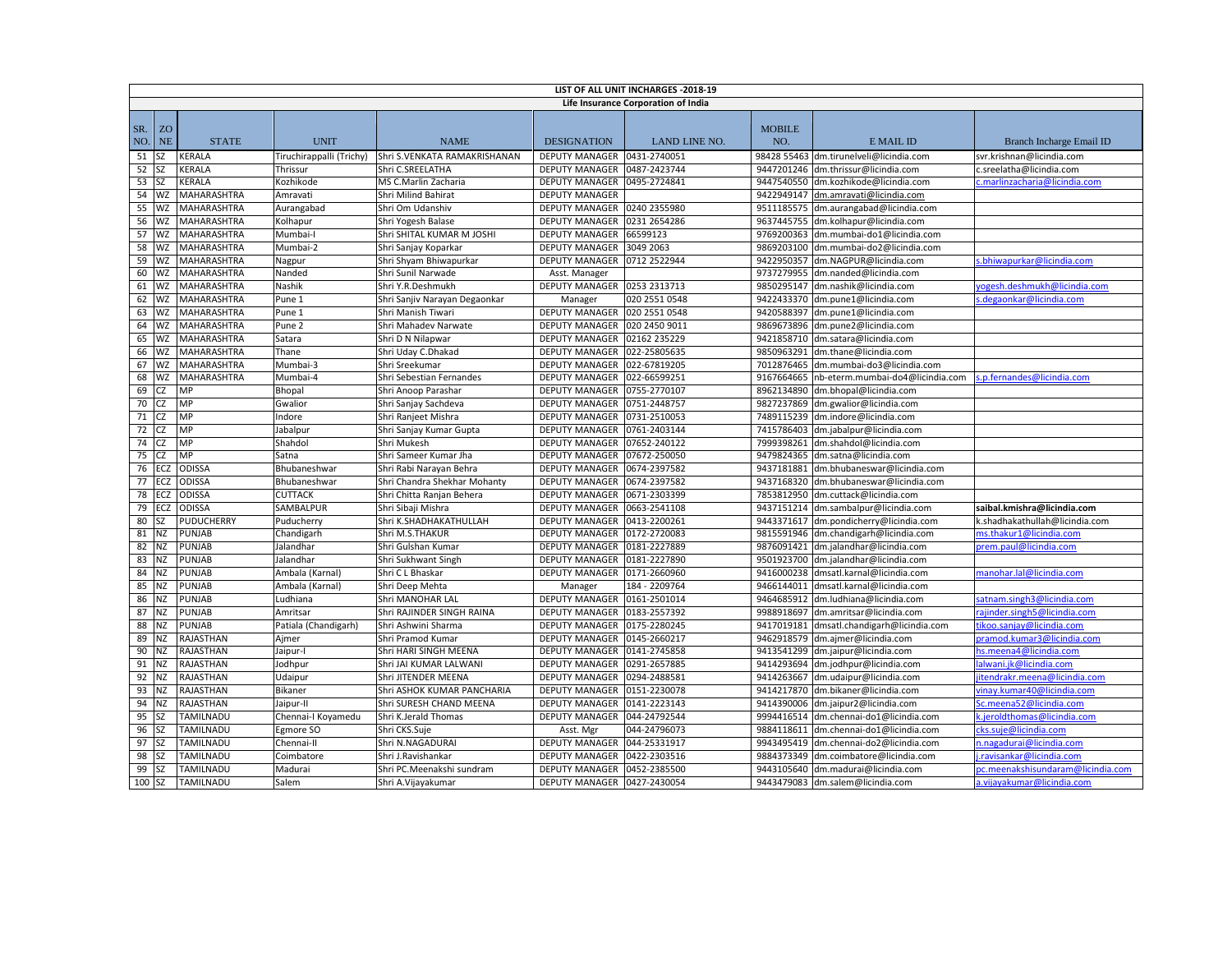|               | LIST OF ALL UNIT INCHARGES - 2018-19 |                     |                   |                           |                             |                      |                      |                                       |                               |
|---------------|--------------------------------------|---------------------|-------------------|---------------------------|-----------------------------|----------------------|----------------------|---------------------------------------|-------------------------------|
|               | Life Insurance Corporation of India  |                     |                   |                           |                             |                      |                      |                                       |                               |
| SR.<br>NO. NE | ZO                                   | <b>STATE</b>        | <b>UNIT</b>       | <b>NAME</b>               | <b>DESIGNATION</b>          | <b>LAND LINE NO.</b> | <b>MOBILE</b><br>NO. | E MAIL ID                             | Branch Incharge Email ID      |
| 101 SZ        |                                      | <b>TAMILNADU</b>    | Tirunelveli       | Shri C.Arumugavel         | <b>DEPUTY MANAGER</b>       | 0462-2577006         | 9443218853           | dm.tirunelveli@licindia.com           | c.arumugavel@licindia.com     |
| 102 SZ        |                                      | TAMILNADU           | Vellore           | Shri A.JAWAHAR            | <b>DEPUTY MANAGER</b>       | 0416-2206214         | 9894260694           | dm.vellore@licindia.com               | jawahar.a@licindia.com        |
|               | $103$ SCZ                            | TELANGANA           | <b>HYDERABAD</b>  | Shri A BHASKAR            | <b>DEPUTY MANAGER</b>       | 040-23420717         |                      | 9493028363 dm.hyderabad@licindia.com  | bhaskar.a@licindia.com        |
|               | 104 SCZ                              | TELANGANA           | HYDERABAD         | Shri K Shivram            | <b>DEPUTY MANAGER</b>       | 040-23420717         | 9440082993           | dm.hyderabad@licindia.com             | c.shivaram@licindia.com       |
|               | 105 SCZ                              | TELANGANA           | <b>HYDERABAD</b>  | Shri Manish Jha           | <b>DEPUTY MANAGER</b>       | 040-23420717         | 9866533828           | dm.hyderabad@licindia.com             | manish.iha@licindia.com       |
|               | 106 SCZ                              | TELANGANA           | SEC'BAD           | Shri U. VENUGOPAL REDDY   | <b>DEPUTY MANAGER</b>       | 040-27820164         | 9493402428           | dm.secunderabad@licindia.com          | u.venugopalreddy@licindia.com |
|               | 107 SCZ                              | TELANGANA           | <b>KARIMNAGAR</b> | Shri P.RAMESH             | DEPUTY MANAGER              | 0878-2228015         |                      | 8332988136 dm.karimnagar@licindia.com | RAMESHP@licindia.com          |
|               | 108 SCZ                              | TELANGANA           | WARANGAL          | Shri P. BHASKAR           | <b>DEPUTY MANAGER</b>       | 0870-2574043         | 9440311696           | dm.warangal@licindia.com              | p.bhaskar@licindia.com        |
|               | 109 SCZ                              | TELANGANA           | WARANGAL          | Shri B Venkat Reddy       | <b>DEPUTY MANAGER</b>       | 0870-2574043         | 8897049285           | dm.warangal@licindia.com              | b.venkatreddy@licindia.com    |
|               |                                      | 110 SCZ TELANGANA   | Khammam           | Shri G.SRINIVAS           | <b>DEPUTY MANAGER</b>       | 08742 234223         | 9848292713           | dm.khammam@licindia.com               | SRINIVAS.G@licindia.com       |
|               | 111 NCZ UP                           |                     | Agra              | Shri GOPAL DAS AGRAWAL    | <b>DEPUTY MANAGER</b>       | 0562-2521413         | 9412342257           | dm agra@licindia.com                  | gd.agarwal@licindia.com       |
|               | 112 NCZ UP                           |                     | <b>ALIGARH</b>    | <b>Shri PARESH MATHUR</b> | <b>DEPUTY MANAGER</b>       | 0571-2405150         | 9415631757           | dm.aligarh@licindia.com               | paresh.mathur@licindia.com    |
|               | 113 NCZ UP                           |                     | Allahabad         | <b>Shri RK CHOPRA</b>     | <b>DEPUTY MANAGER</b>       | 0532-2402354         |                      | 9414310396 dm allahabad@licindia.com  | r.chopra@licindia.com         |
|               | 114 NCZ UP                           |                     | <b>BAREILLY</b>   | Shri RAVINDRA AGARWAL     | <b>DEPUTY MANAGER</b>       | 0581-2301331         |                      | 9412761674 dm.bareilly@licindia.com   | ravindra.agarwal@licindia.com |
|               |                                      | 115 NCZ Uttarakhand | <b>DEHRADUN</b>   | Shri PK TEWARI            | <b>DEPUTY MANAGER</b>       | 0135-2668719         |                      | 9411152260 dm.dehradun@licindia.com   | p.tewari@licindia.com         |
|               | 116 NCZ UP                           |                     | <b>FAIZABAD</b>   | Shri O.P. Kela            | <b>DEPUTY MANAGER</b>       | 05278-8240254        |                      | 9415718153 dm.faizabad@licindia.com   | pawank mishra10@licindia.com  |
|               | 117 NCZ UP                           |                     | Gorakhpur         | Shri JAYANT KUMAR GORAV   | <b>DEPUTY MANAGER</b>       | 0551-2230260         |                      | 9415068787 dm.gorakhpur@licindia.com  | jayant.gaurav@licindia.com    |
|               | 118 NCZ UP                           |                     | <b>KANPUR</b>     | Shri NK Gupta             | <b>DEPUTY MANAGER</b>       | 0512-2354736         |                      | 9405743507 dm kanpur@licindia.com     | ak.srivastava9@licindia.com   |
|               | 119 NCZ UP                           |                     | <b>LUCKNOW</b>    | Shri PK SINGH             | <b>DEPUTY MANAGER</b>       | 0522-4038370         |                      | 9415467278 dm lucknow@licindia.com    | pk.singh1@licindia.com        |
|               | 120 NCZ UP                           |                     | Meerut            | Shri R.K.MAURYA           | <b>DEPUTY MANAGER</b>       | 0121-2672925         |                      | 7838173137 dm meerut@licindia.com     |                               |
|               | 121 NCZ UP                           |                     | <b>NOIDA</b>      | Shri MAHESH KUMAR         | <b>DEPUTY MANAGER</b>       | 0120-2417041         |                      | 9899625041 dm noida@licindia.com      |                               |
|               | 122 NCZ UP                           |                     | VARANASI          | Shri S P Rajan            | <b>DEPUTY MANAGER</b>       | 0542-2455345         |                      | 9415303798 dm.varanasi@licindia.com   | santosh.kumar@licindia.com    |
|               |                                      | 123 NCZ Uttarakhand | <b>HALDWANI</b>   | Shri C.M. Palaria         | <b>DEPUTY MANAGER</b>       | 0594-6266120         |                      | 9927375251 dm haldwani@licindia.com   | c.nainwal@licindia.com        |
| 124 EZ        |                                      | <b>WB</b>           | Asansol           | Shri SUBHENDU PAL         | <b>DEPUTY MANAGER</b>       | 0341-2253169         | 9434581169           | dm.asansol@licindia.com               |                               |
| 125 EZ        |                                      | WB                  | Bardhaman         | Shri Kumar Indraraj       | <b>DEPUTY MANAGER</b>       | 0342-2645436         | 9531749590           | dm.bardhaman@licindia.com             |                               |
| 126 EZ        |                                      | <b>WB</b>           | KMDO-I            | Shri Bhaskar Dasgupta     | <b>DEPUTY MANAGER</b>       | 033-2212-9510        | 9434861711           | dm.kolkata-do1@licindia.com           |                               |
| 127 EZ        |                                      | WB                  | KMDO-II           | Shri Biswanath Dey        | DEPUTY MANAGER              | 033-2399-2034        | 9433889189           | dm.kolkata-do2@licindia.com           |                               |
| 128 EZ        |                                      | <b>WB</b>           | <b>KSDO</b>       | Shri SWAPAN KR. SAHA      | Manager                     | 033-2337-8460        | 9674409170           | dm.kolkata-sub@licindia.com           |                               |
| 129 EZ        |                                      | WB                  | Howrah            | Shri Tapas Sur            | <b>DEPUTY MANAGER</b>       | 033-2262-1694        | 9433301859           | dm.howrah@licindia.com                |                               |
| 130 EZ        |                                      | <b>WB</b>           | Siliguri          | Shri NIRMAL KR. SEN       | <b>DEPUTY MANAGER</b>       | 0353-2522779         | 9434738199           | dm.jalpaiguri@licindia.com            |                               |
| 131 EZ        |                                      | WB                  | Kharagpur         | Shri SAROJ SAHA           | DEPUTY MANAGER 03222-253087 |                      |                      | 9800744234 dm.kharagpur@licindia.com  |                               |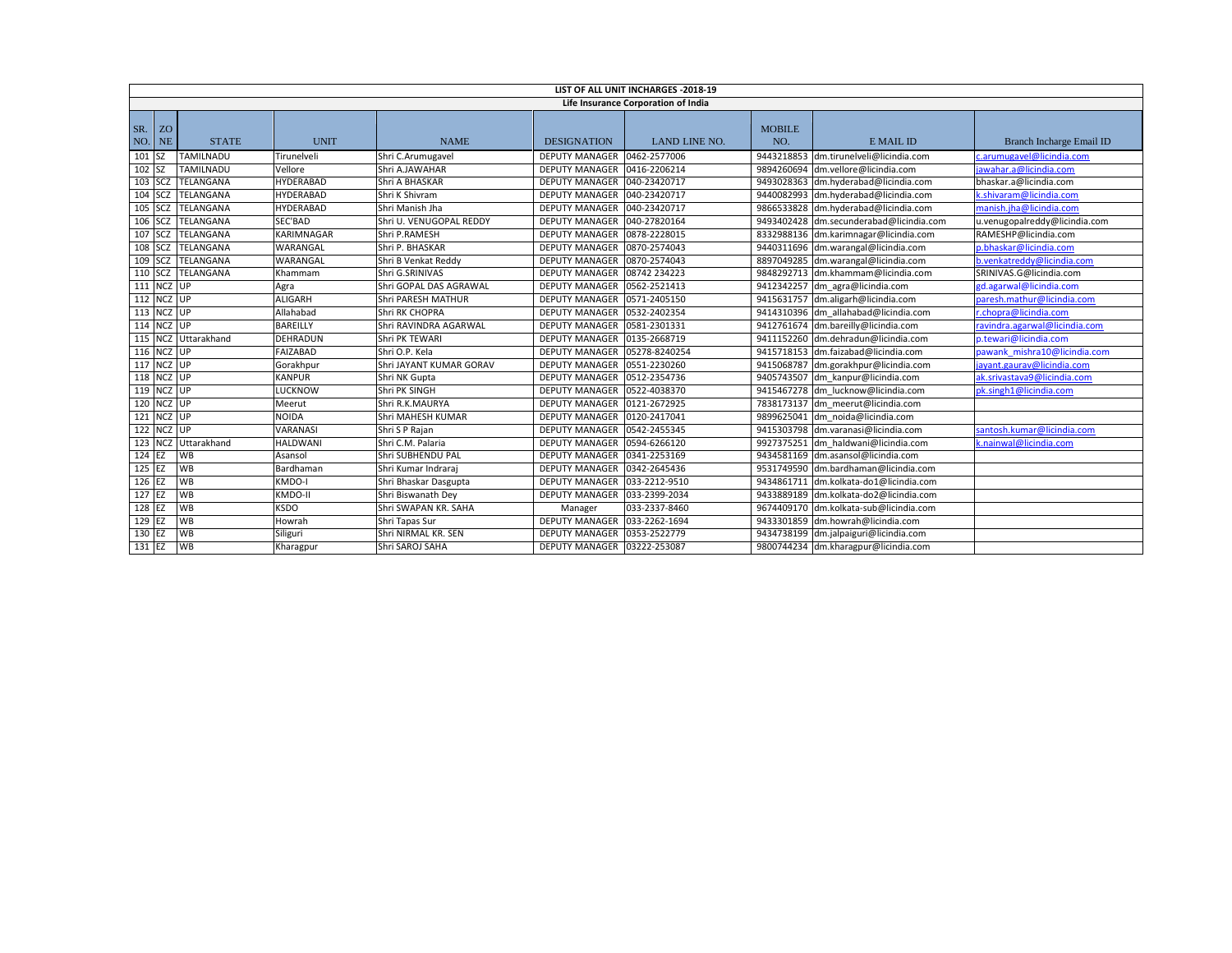| Star Union Dai-ichi Life Insurance Co. Ltd. |                            |           |            |                                         |  |  |  |  |
|---------------------------------------------|----------------------------|-----------|------------|-----------------------------------------|--|--|--|--|
| <b>Zone</b>                                 | Name of Zonal Lead Manager | Location  | Mobile no. | e mail id                               |  |  |  |  |
| Central 1                                   | Mr. Shailesh Singh         | Ahmedabad |            | 9930967102 shailesh.singh@sudlife.in;   |  |  |  |  |
| South 1                                     | Mr. Sreenivas Narayanswamy | Chennai   |            | 9841011770 Sreenivas.N@sudlife.in       |  |  |  |  |
| South 2                                     | Mr. Partha Sarkar          | Hyderabad |            | 9831454211 partha.sarkar@sudlife.in;    |  |  |  |  |
| East 1                                      | Mr. Rahul Jain             | Kolkata   |            | 9831083906 rahul.jain@sudlife.in;       |  |  |  |  |
| East 2                                      | Mr. Rashmikant Sinha       | Ranchi    |            | 7488475219 rashmikant.sinha@sudlife.in; |  |  |  |  |
| North 1 and 3                               | Mr. Sanjay Kumar           | Delhi     |            | 9696229888 sanjay.kumar@sudlife.in;     |  |  |  |  |
| North 2                                     | Mr. Avtar Singh            | Lucknow   |            | 9839258002 avtar.singh@sudlife.in;      |  |  |  |  |
| West 1                                      | Mr. Sharath Sudhakar       | Mumbai    |            | 9321751088 sharath.sudhakar@sudlife.in; |  |  |  |  |
| West 2                                      | Mr. Rajeev Sengupta        | Pune      |            | 9321751088 rajeev.sengupta@sudlife.in;  |  |  |  |  |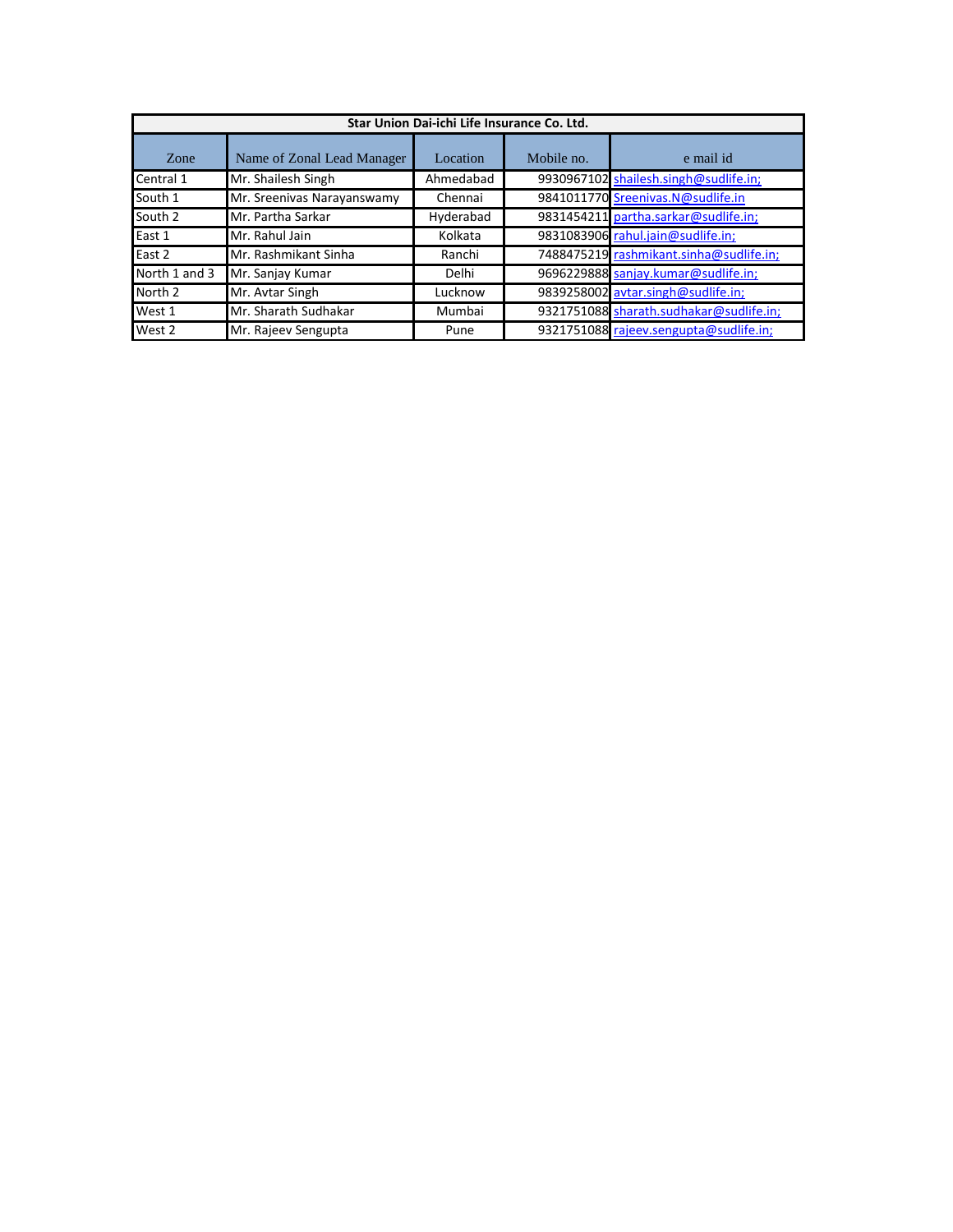| SBI Life Insurance Co. Ltd.  |                                  |            |                               |  |  |  |
|------------------------------|----------------------------------|------------|-------------------------------|--|--|--|
| <b>State Name</b>            | <b>Area Heads</b>                | Mobile No. | <b>Email ID</b>               |  |  |  |
| <b>ANDHRA PRADESH</b>        | <b>KAMAL ANOOP BANDI</b>         | 8886557775 | kamal.bandi@sbi-life.com      |  |  |  |
| <b>BENGAL &amp; SIKKIM</b>   | PRAKASH KUMAR MISHRA             | 9830049718 | prakash.mishra@sbi-life.com   |  |  |  |
| <b>BIHAR &amp; JHARKHAND</b> | <b>SHAHID ALI</b>                | 9570220339 | ali.shahid@sbi-life.com       |  |  |  |
| <b>DELHI &amp; HARYANA</b>   | SANJAY KUMAR BAJPAI              | 9983500090 | sanjay.bajpai@sbi-life.com    |  |  |  |
| <b>GUJARAT</b>               | AKASH MANJRAWALA                 | 9924431000 | akash.manjrawala@sbi-life.com |  |  |  |
| <b>KARNATAKA</b>             | <b>NAGARAJ B N</b>               | 9945200599 | nagaraj.n@sbi-life.com        |  |  |  |
| <b>KERALA</b>                | <b>SAMEER BABU</b>               | 9847582221 | mohamed.babu@sbi-life.com     |  |  |  |
| <b>MADHYA PRADESH</b>        | NEERAJ SHARMA                    | 9826918889 | neeraj.sh@sbi-life.com        |  |  |  |
| MAHARASHTRA (NAGPUR)         | <b>HEMANT BUDHAJI NAITAM</b>     | 8378988067 | hemant.naitam@sbi-life.com    |  |  |  |
| MAHARASHTRA (PUNE)           | RAVINDRA ACHYUTRAO CHAPALGAONKAR | 9923004144 | r.chapalgaonkar@sbi-life.com  |  |  |  |
| <b>MUMBAI</b>                | SAGAR SAWANT                     | 9820723922 | sagar.s@sbi-life.com          |  |  |  |
| <b>NORTH EAST</b>            | CHINMOI DEKA                     | 9706051340 | chinmoi.deka@sbi-life.com     |  |  |  |
| <b>ORISSA</b>                | <b>BISWA MOHAN PRAHARAJ</b>      | 9937098909 | biswa.praharaj@sbi-life.com   |  |  |  |
| PUNJAB, HIMACHAL & J&K       | <b>DEEPAK GARG</b>               | 9878620939 | d.garg@sbi-life.com           |  |  |  |
| <b>RAJASTHAN</b>             | AANISH BHARDWAJ                  | 9785002960 | aanish.bhardwaj@sbi-life.com  |  |  |  |
| <b>TAMILNADU</b>             | SANKARA NARAYANAN R              | 9840444395 | sankara.r@sbi-life.com        |  |  |  |
| <b>TELANGANA</b>             | A KIRAN KUMAR                    | 9704500112 | akula.kumar@sbi-life.com      |  |  |  |
| <b>UTTAR PRADESH</b>         | <b>MAYANK KAPUR</b>              | 9771419209 | mayank.kapur@sbi-life.com     |  |  |  |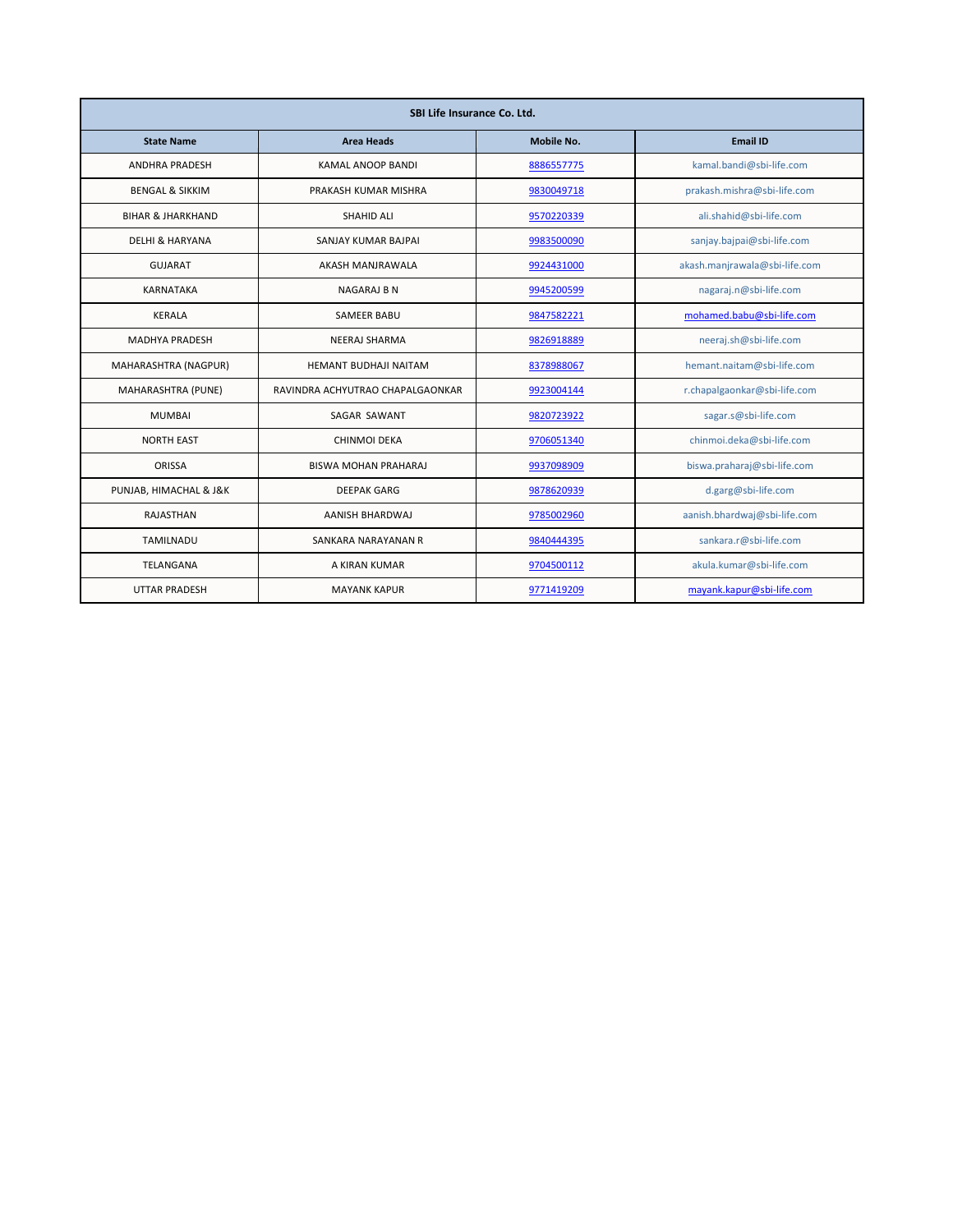|           | <b>Max Life Insurance Company Limited</b>   |                    |                   |                                       |  |  |  |  |  |
|-----------|---------------------------------------------|--------------------|-------------------|---------------------------------------|--|--|--|--|--|
| S.<br>No. | <b>Name of Zonal Lead</b><br>Zone<br>(ZCSM) |                    | <b>Mobile No.</b> | <b>Email ID</b>                       |  |  |  |  |  |
| 1         | North                                       | <b>Ausaf Ahmed</b> | 9988008685        | Ausaf.Ahmed@maxlifeinsurance.com      |  |  |  |  |  |
| 2         | East                                        | Niraj Jaiswar      | 9088100310        | niraj.jaiswar@maxlifeinsurance.com    |  |  |  |  |  |
| 3         | West                                        | Pawan Sapru        | 9892090087        | pawan.sapru@maxlifeinsurance.com      |  |  |  |  |  |
| 4         | South                                       | Mohd Minhajuddin   | 9985494959        | mohd.minhajuddin@maxlifeinsurance.com |  |  |  |  |  |